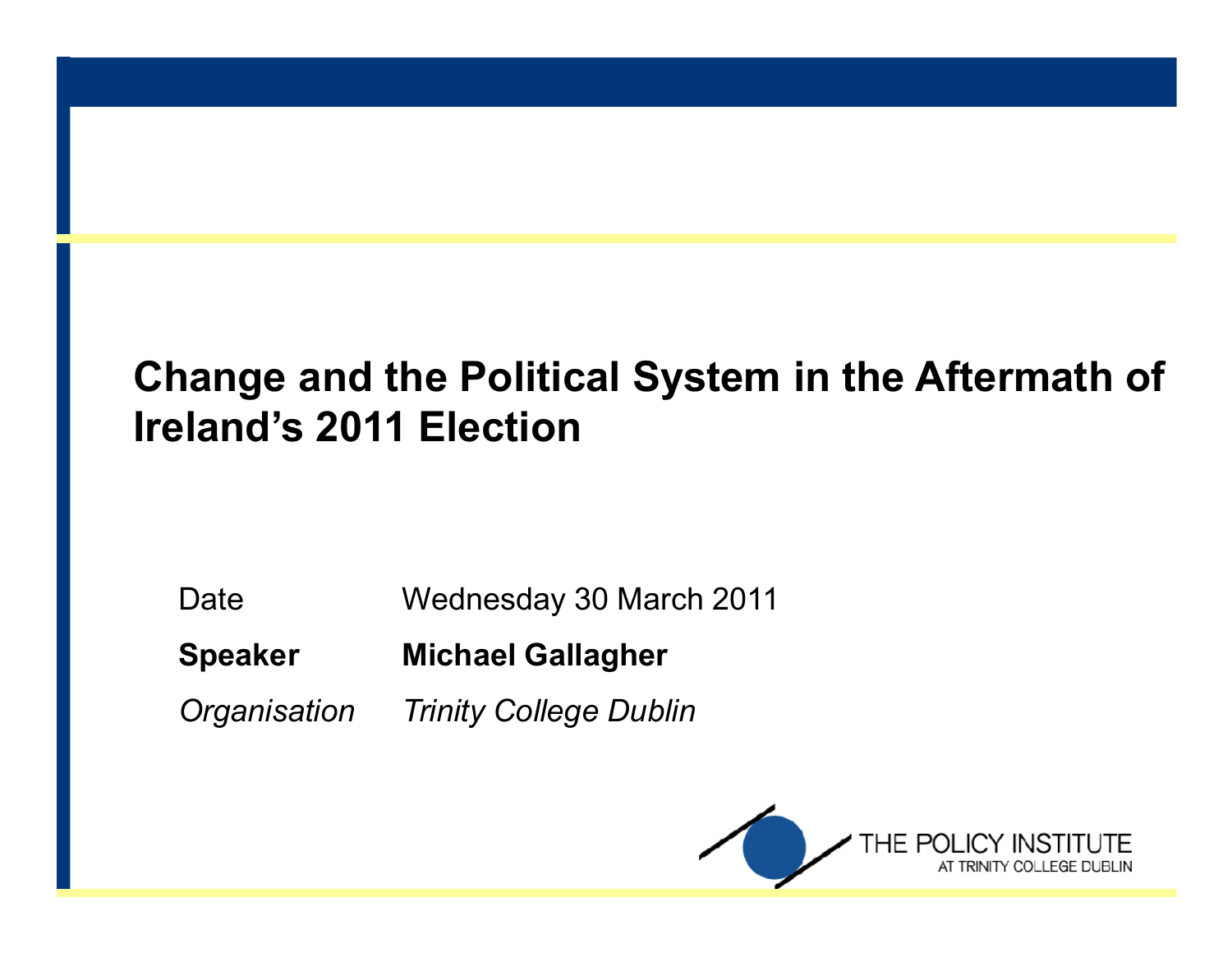#### **Overview**

- 1 The election as dramatic event
- 2 Explaining the result
- •3 Implications for political reform

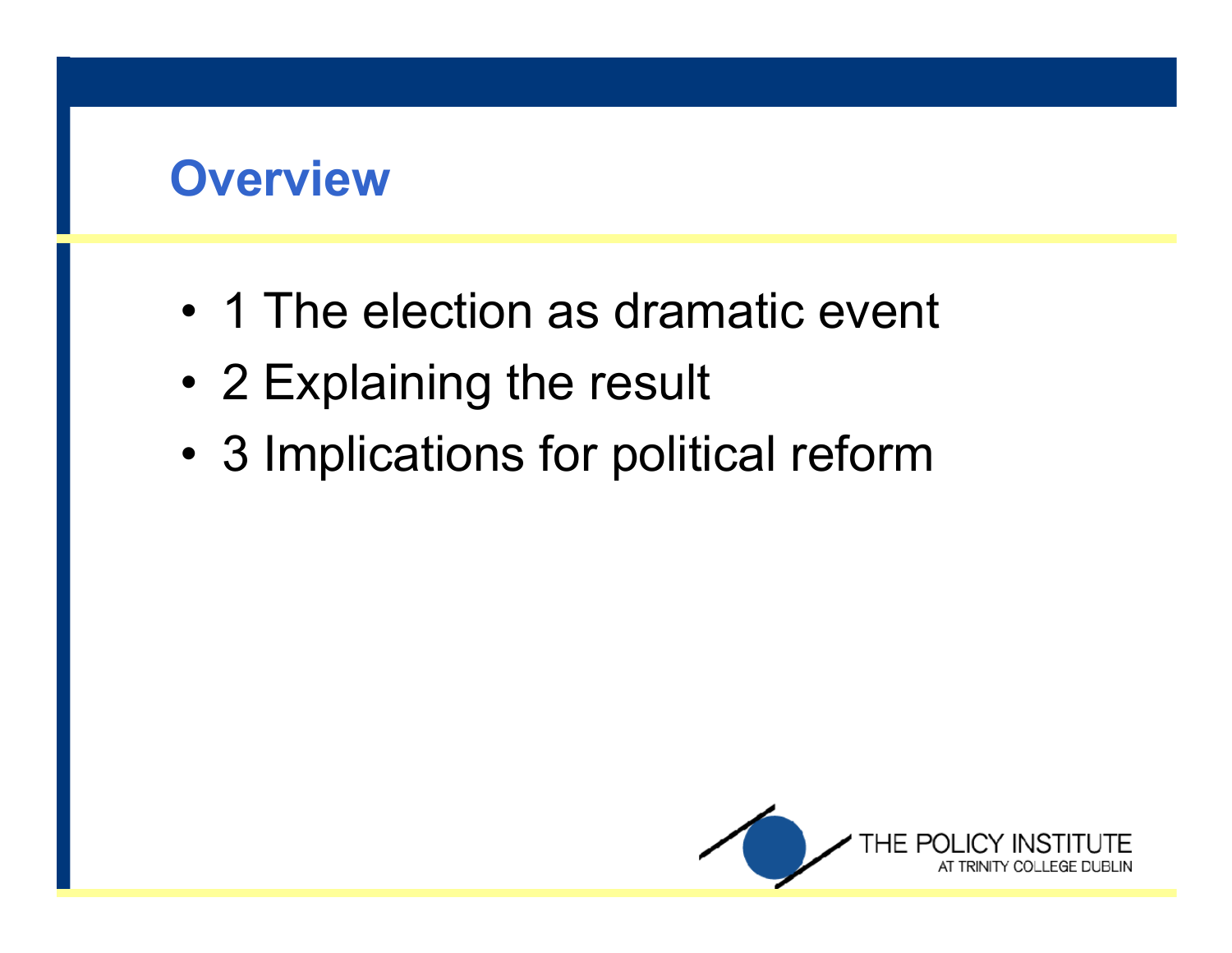- Earthquake elections
	- Denmark 1973
	- •Canada 1993
- But not in Ireland
- • incremental change from election to election
- •long-run stability (Lipset & Rokkan)

HE POL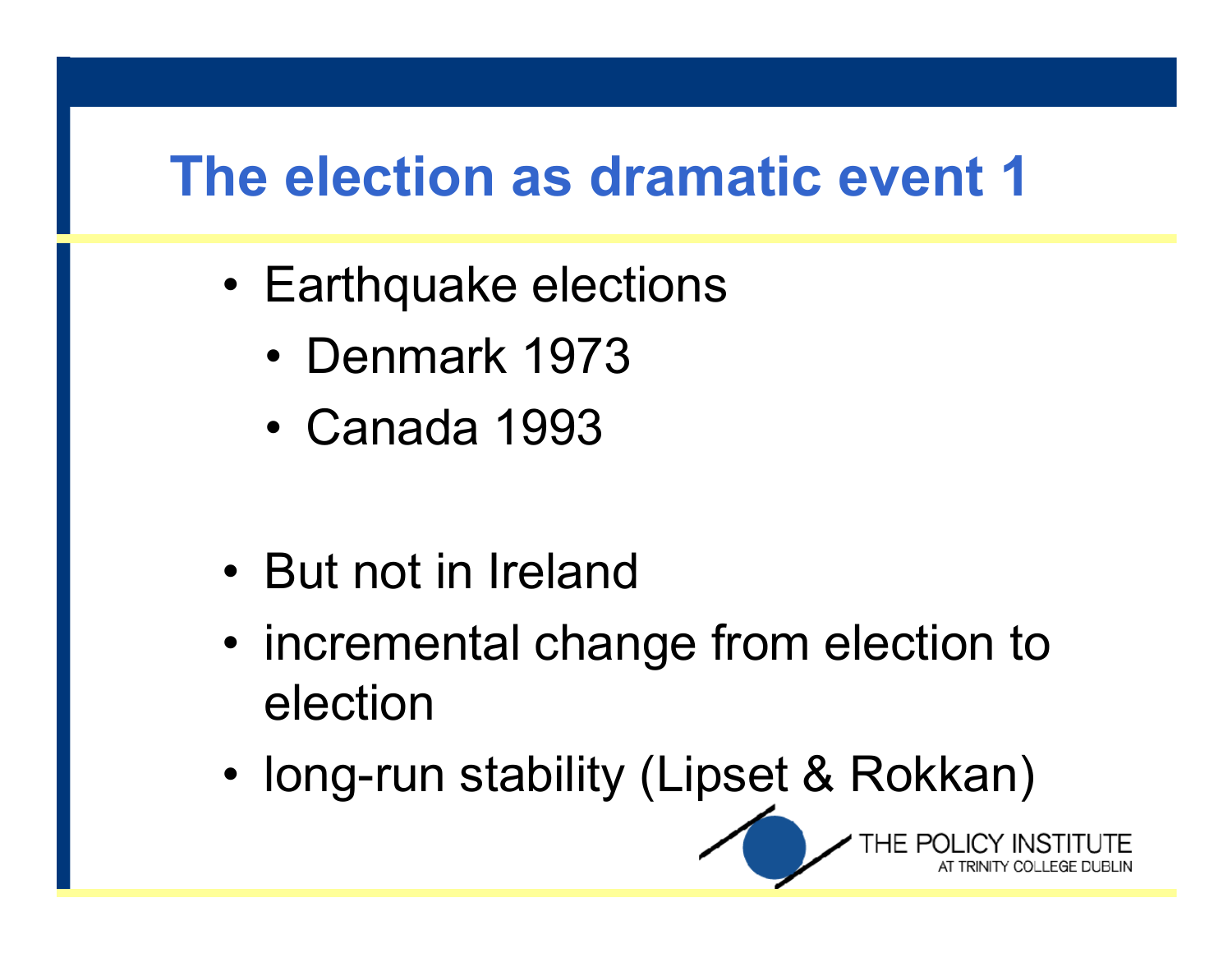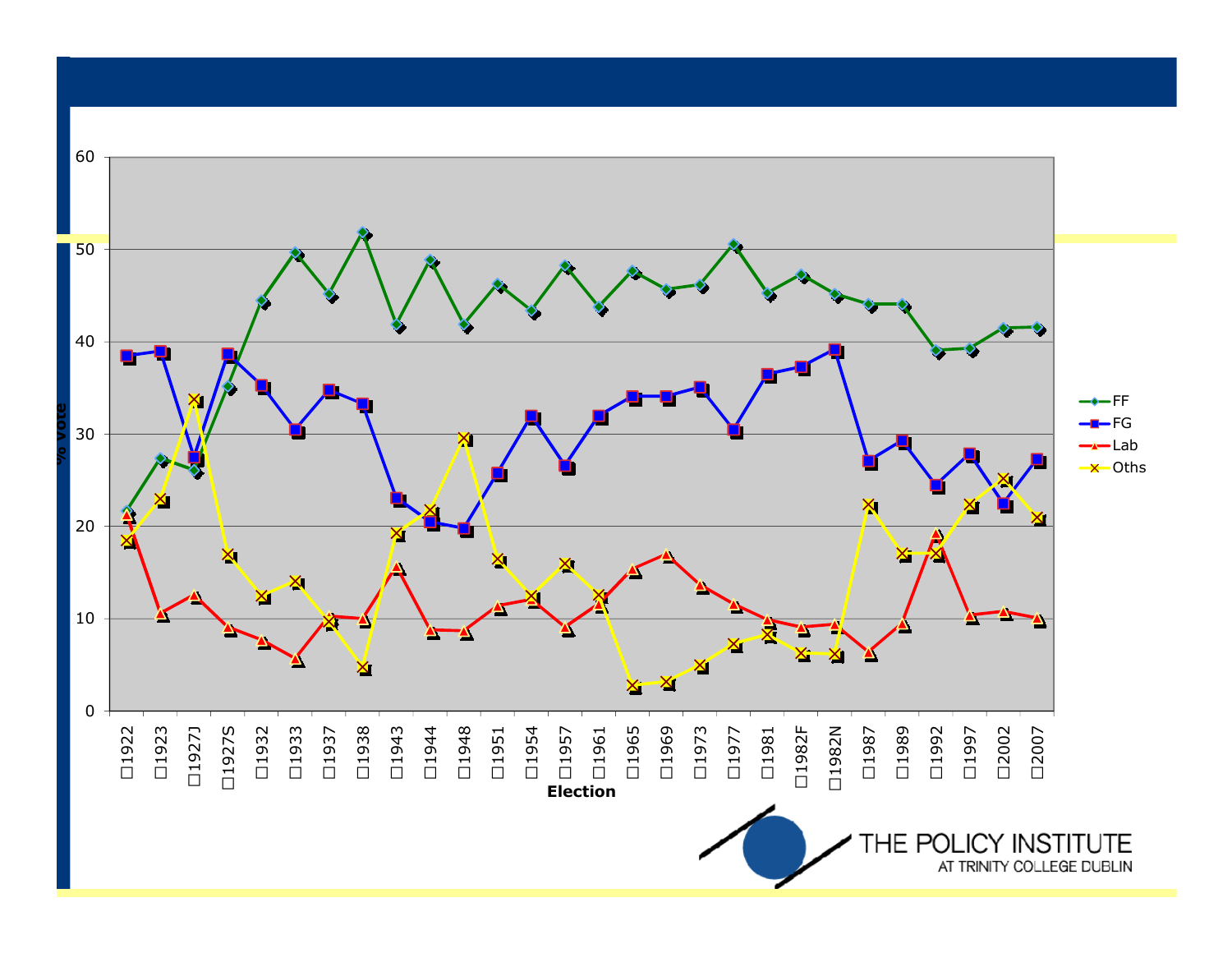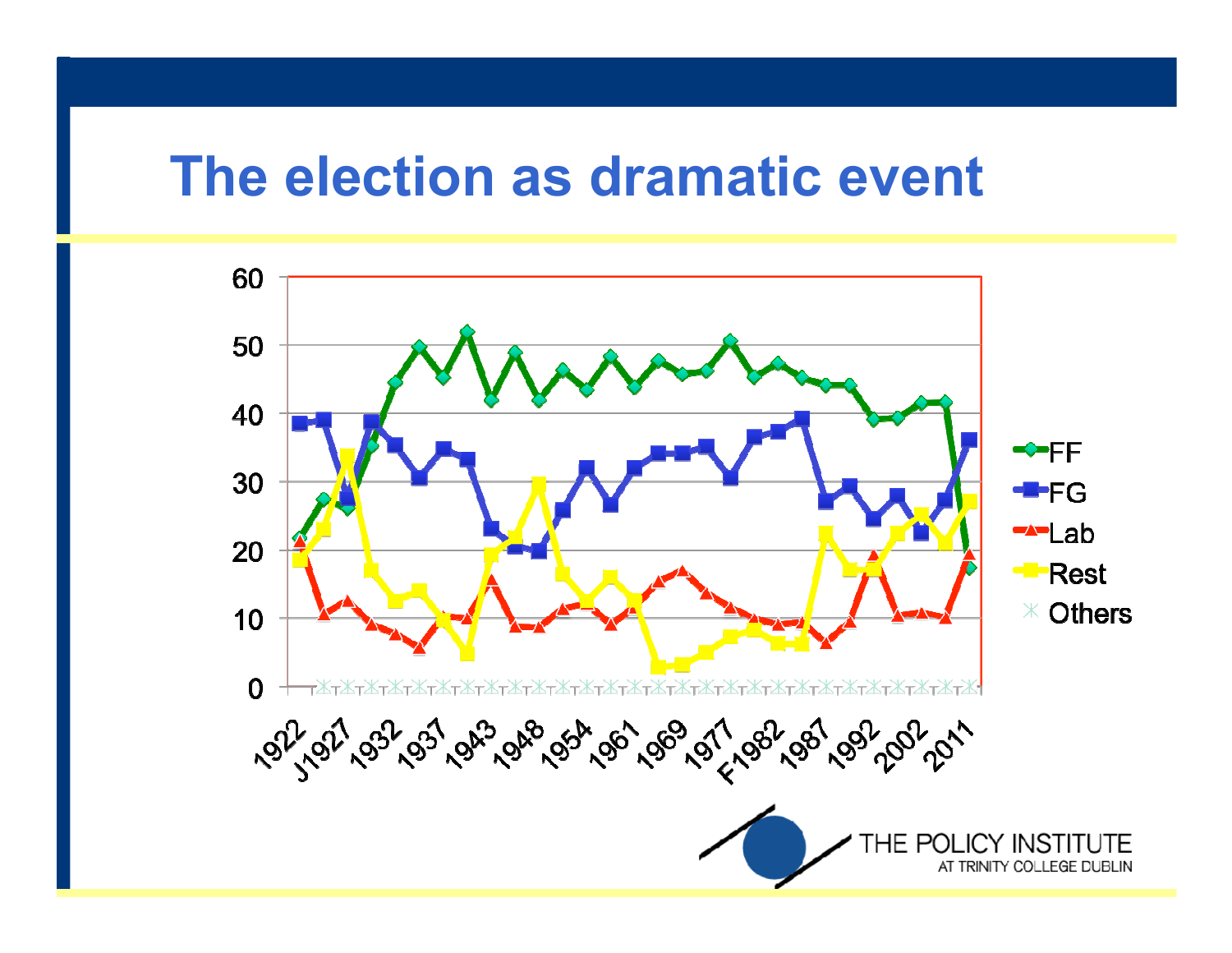- Volatility: 29.6 per cent
- third most volatile election in postwar western Europe
- •• lengthy list of records broken

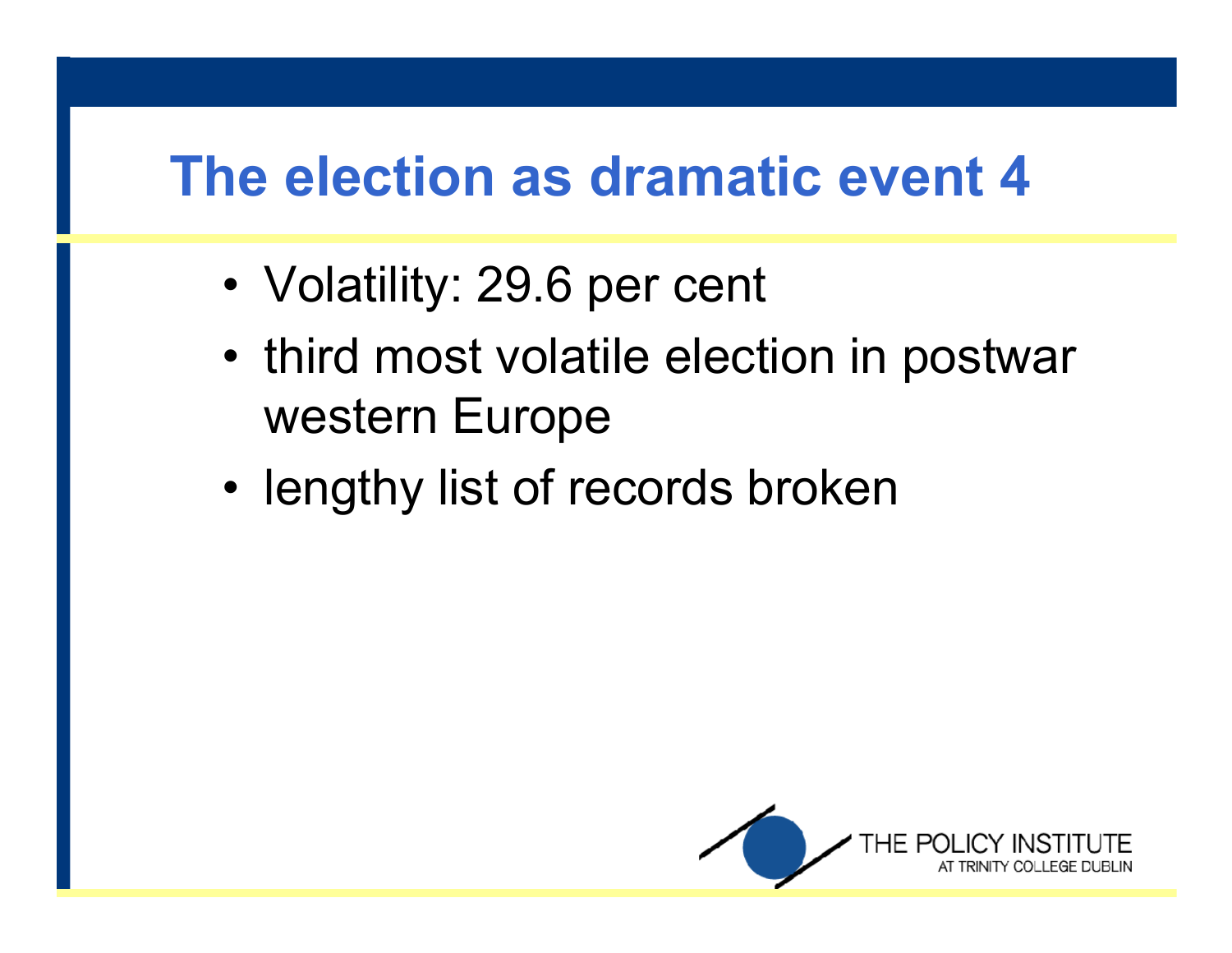- New records:<br>——
	- new FF lows
	- •new FG highs
	- new Labour highs

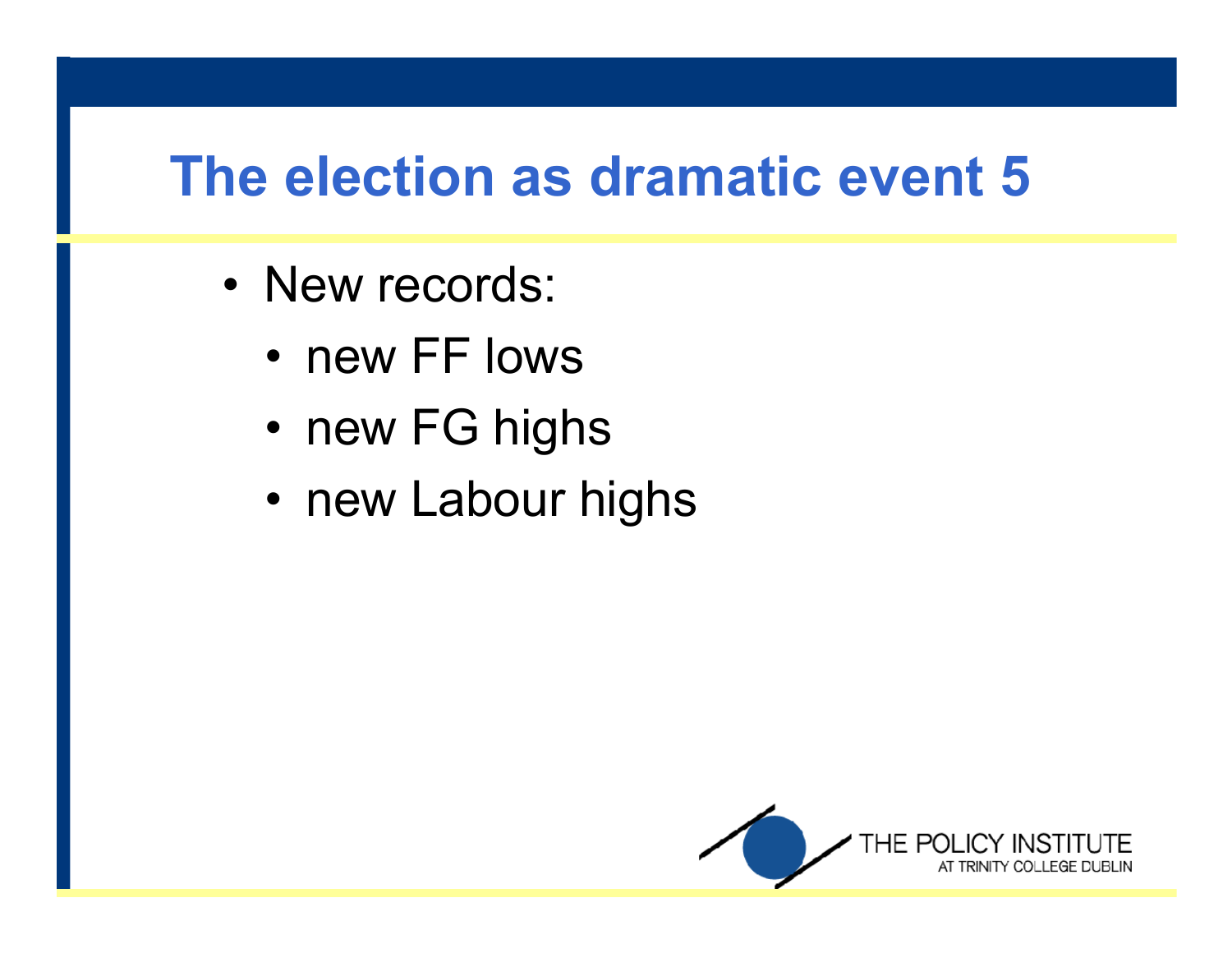- • But also elements of stability
	- no new party
	- •FG and Labour did not break existing moulds
- hence, rearrangement rather than overthrow of party system
- 2011 FG 76 Tah 37 FF 2011: FG 76, Lab 37, FF 20
- •2002: FF 81, FG 31, Lab 21

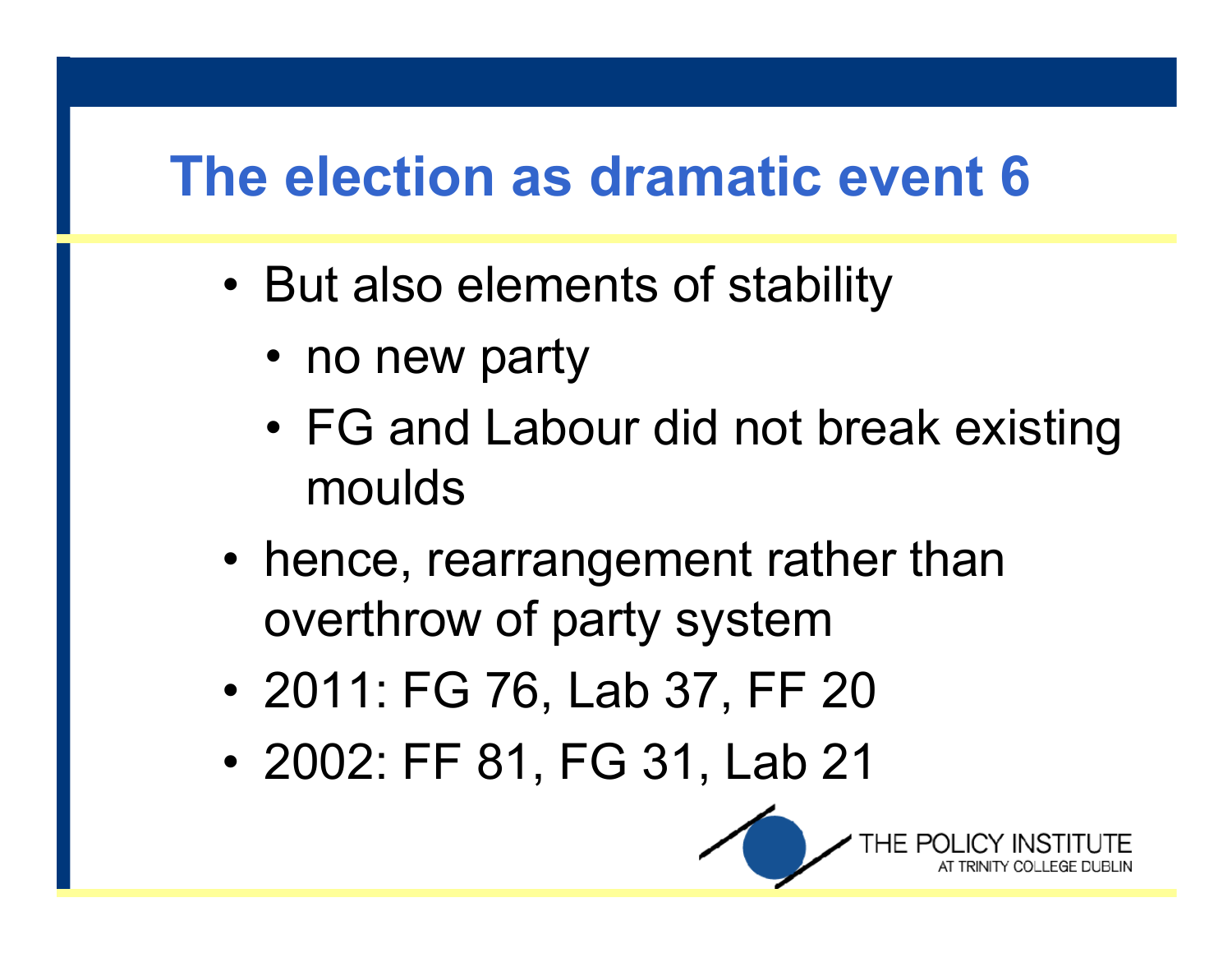$\bullet$ Magnitude of change exaggerated by electoral system effect:

|            | % vote | % seats        | <b>Actual</b><br><b>seats</b> | <b>Seats in</b><br>proportion<br>to votes     |
|------------|--------|----------------|-------------------------------|-----------------------------------------------|
| <b>FF</b>  | 17.4   | 11.5           | 20                            | 30                                            |
| FG         | 36.1   | 46.1           | 76                            | 60                                            |
| Labour     | 19.4   | 22.4           | 37                            | 32                                            |
| <b>SF</b>  | 9.9    | 8.5            | 14                            | 16                                            |
| <b>ULA</b> | 2.6    | 3.0            | 5                             | $\overline{4}$                                |
| Green      | 1.8    | $\overline{0}$ | $\overline{0}$                | 3                                             |
| Inds/oths  | 12.6   | 8.5            | 14                            | 21                                            |
|            |        |                |                               | HE POLICY INSTIT<br>AT TRINITY COLLEGE DUBLIN |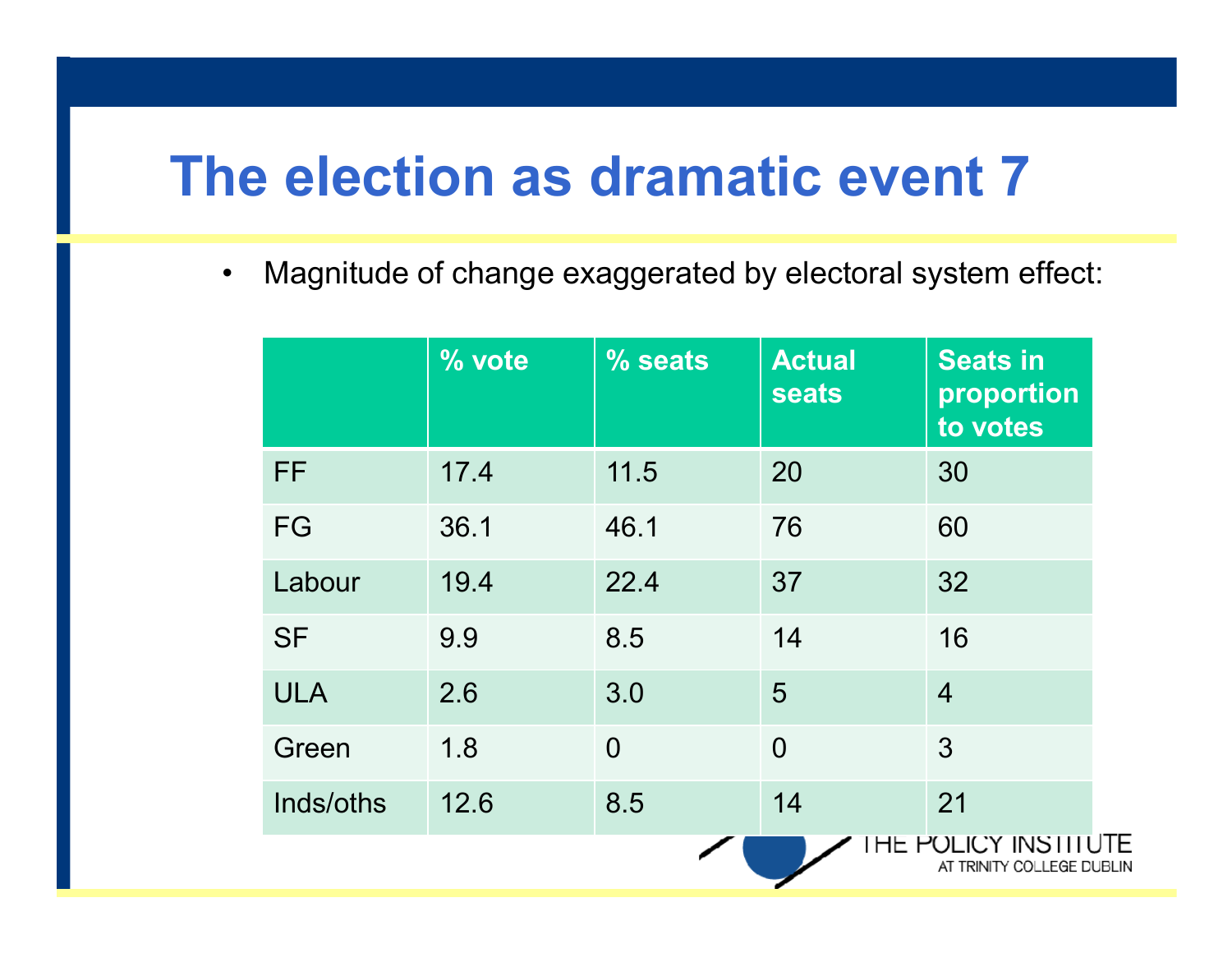- Main cause:
- • Small district magnitude (TDs per constituency)

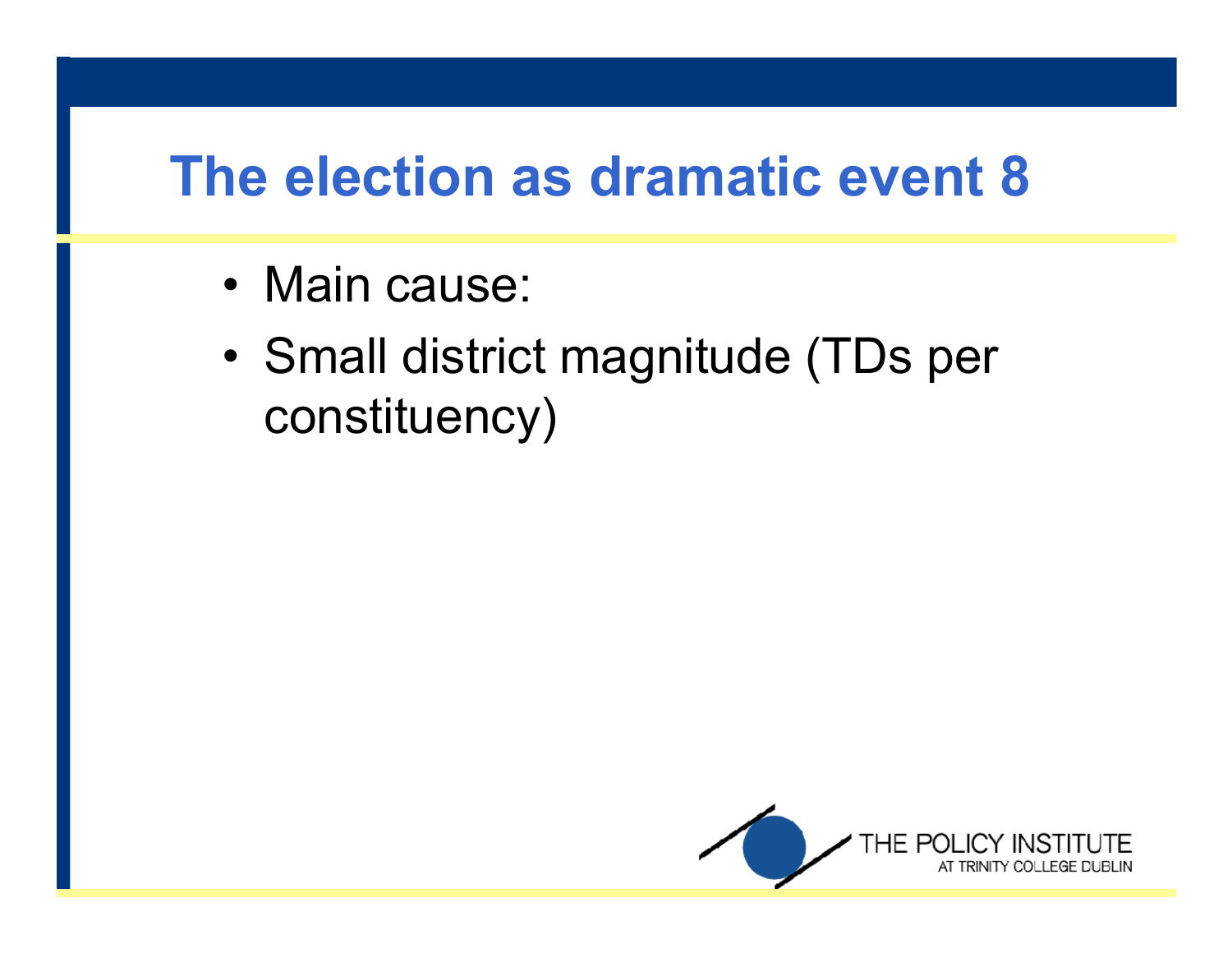### **Explaining the result 1**

- •Does it need an explanation?
- •obvious why voters left FF
- •but where did they go?

| <b>FG</b> | <b>Labour</b> | <b>SF</b> | <b>Green</b> | Inds/oths |
|-----------|---------------|-----------|--------------|-----------|
| 42        | 24            | 10        | 0            | 22        |

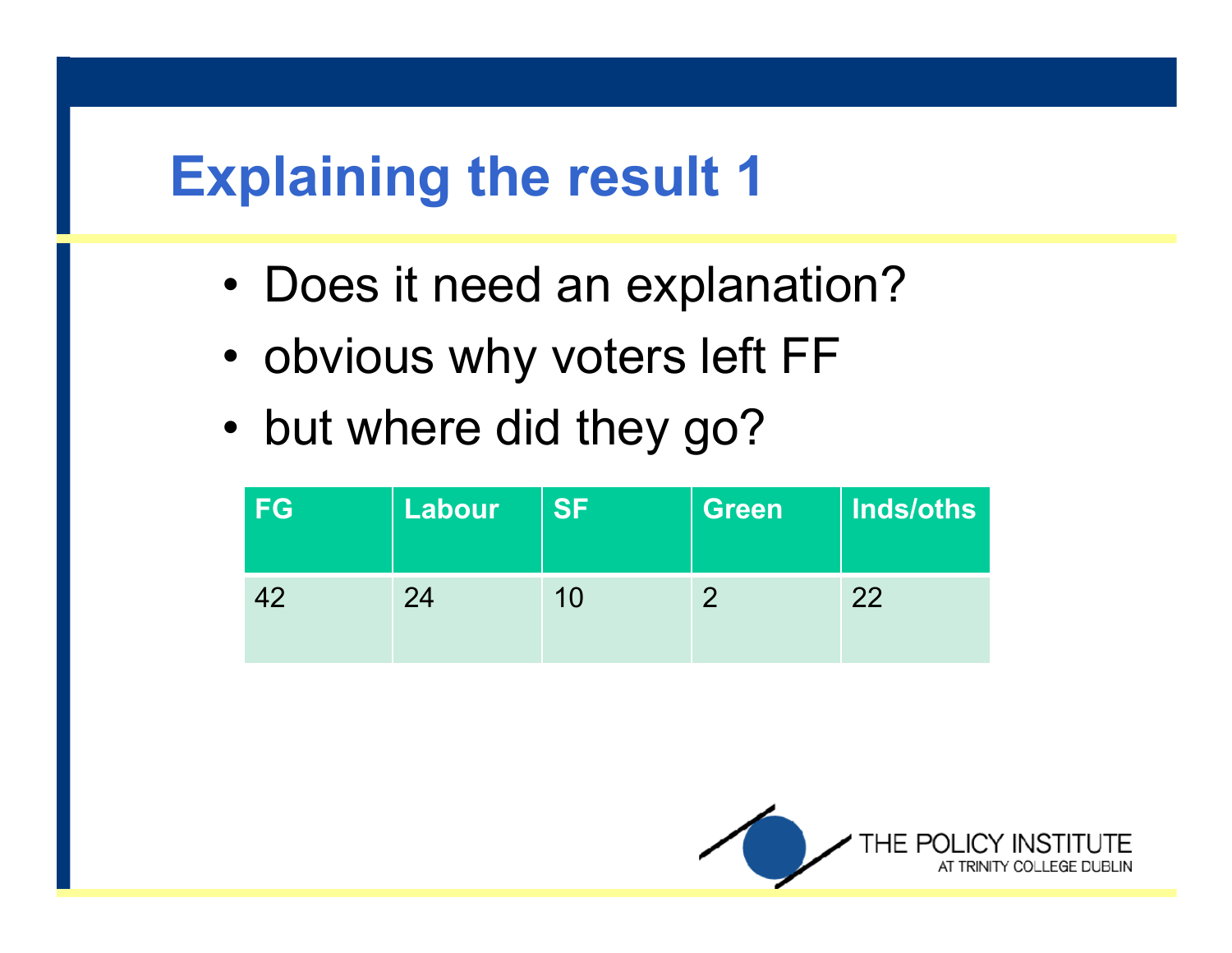|                   | <b>FF 07</b> | <b>FF 11</b> | <b>FG 07</b> | <b>FG 11</b> | <b>Lab 07</b>    | <b>Lab 11</b>  | <b>SF 07</b>     | <b>SF 11</b>     |
|-------------------|--------------|--------------|--------------|--------------|------------------|----------------|------------------|------------------|
|                   |              |              |              |              |                  |                |                  |                  |
| All               | 42           | 15           | 26           | 36           | 10               | 20             | $\overline{7}$   | 10               |
|                   |              |              |              |              |                  |                |                  |                  |
| Male              | 42           | 17           | 27           | 36           | 10               | 18             | $\boldsymbol{8}$ | 12               |
| Female            | 42           | 13           | 25           | 36           | 10               | 24             | $6\phantom{a}$   | $\boldsymbol{9}$ |
|                   |              |              |              |              |                  |                |                  |                  |
| 18-24             | 35           | 10           | 24           | 32           | 12               | 23             | 11               | 11               |
| $25 - 34$         | 39           | 13           | 23           | 32           | $\boldsymbol{9}$ | 24             | 10               | 12               |
| $35 - 49$         | 40           | 14           | 25           | 36           | 10               | 20             | $\bf 8$          | 11               |
| 50-64             | 45           | 16           | 28           | 39           | $9\,$            | 20             | $6\phantom{1}$   | $\boldsymbol{9}$ |
| $65+$             | 49           | 23           | 31           | 43           | 10               | 19             | $\overline{2}$   | $6\phantom{1}$   |
|                   |              |              |              |              |                  |                |                  |                  |
| ABC1              | 39           | 13           | 26           | 37           | 11               | 23             | $\overline{4}$   | $\overline{7}$   |
| C <sub>2</sub> DE | 43           | 15           | 22           | 32           | $9\,$            | 23             | 10               | 14               |
| $\digamma$        | 44           | 25           | 44           | 49           | $\, 6$           | $\overline{2}$ | $\overline{4}$   | 10               |

╱

THE POLICY INSTITUTE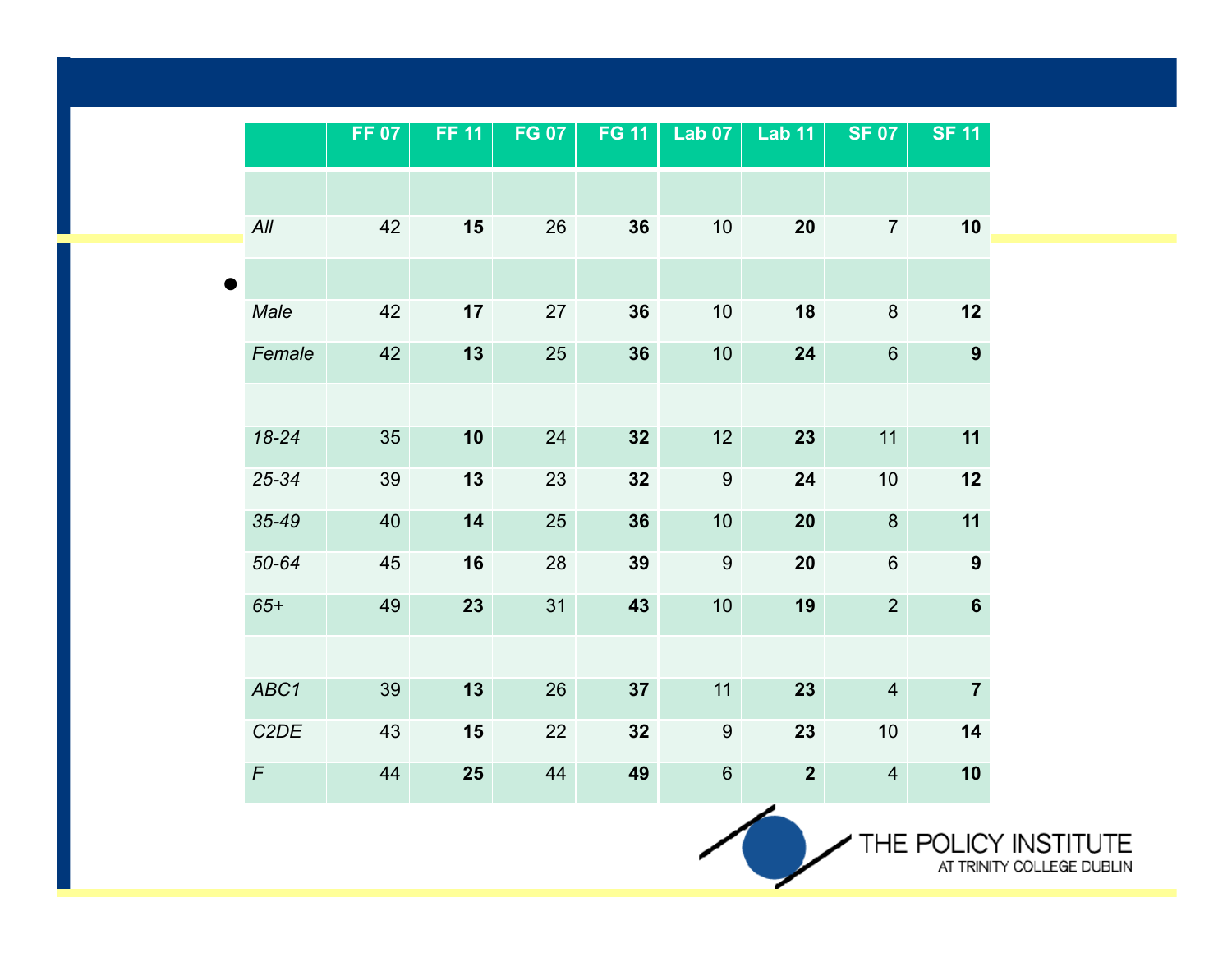## **National or local factors?**

• **Which of these was most important to you in making up your mind how to vote in this election?**

|                                                                        | 2007 | 2011 |
|------------------------------------------------------------------------|------|------|
| Choosing a candidate to<br>look after the needs of the<br>constituency | 39   | 37   |
| Choosing the set of<br>ministers who will form the<br>government       | 12   | 12   |
| Choosing between the set<br>of policies set out by the<br>parties      | 24   | 41   |
| Choosing who will be<br><b>Taoiseach</b>                               | 22   |      |

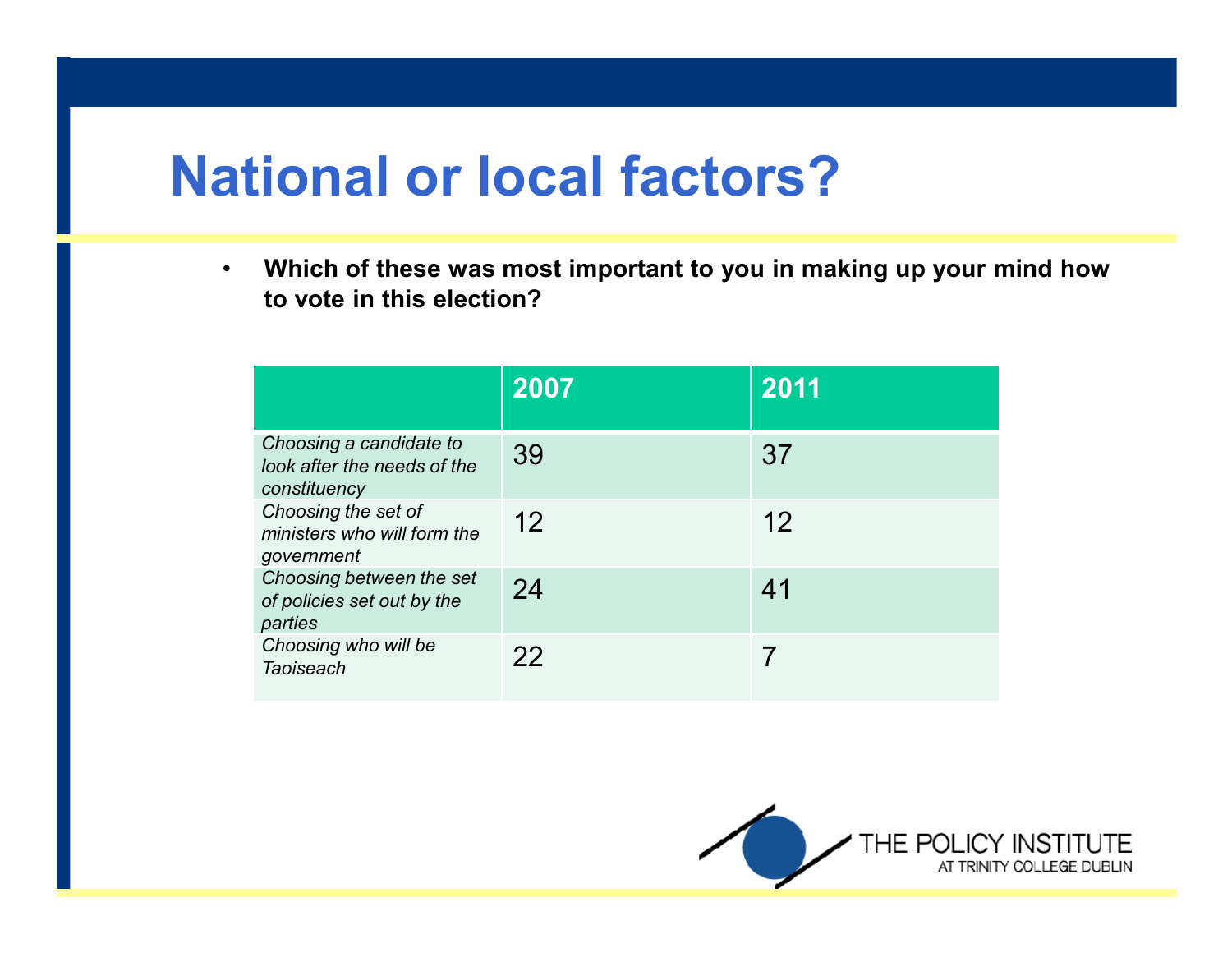### **Leader effects**

 $\bullet$  **Who would you prefer as Taoiseach: Enda Kenny, Éamon Gilmore or Micheál Martin?**

|           | <b>All voters</b> | <b>FG</b> | Labour | <b>FF</b>       | <b>SF</b> |
|-----------|-------------------|-----------|--------|-----------------|-----------|
| Kenny     | 39                | 74        | 15     | 13              | 22        |
| Gilmore   | 23                | 8         | 59     | $6\phantom{1}6$ | 24        |
| Martin    | 21                | 9         | 10     | 73              | 13        |
| None / DK | 17                | 10        | 16     | 9               | 41        |

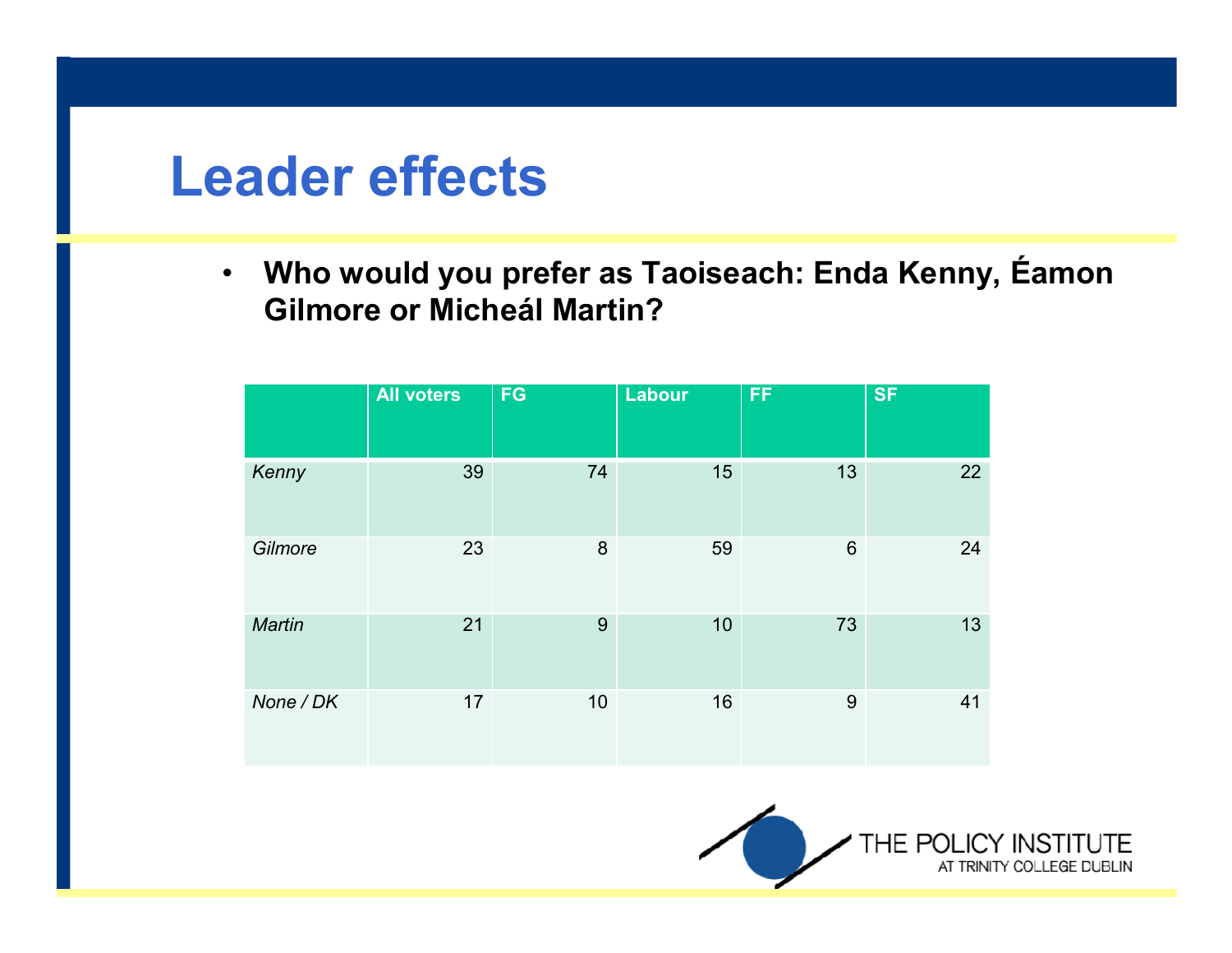### **TV debates**

 $\bullet$  **Did you watch any of the televised leaders' debates or not? Who do you feel came out best?**

|               | <b>All voters</b> | <b>FG</b> | Labour | <b>FF</b> |
|---------------|-------------------|-----------|--------|-----------|
| <b>Martin</b> | 32                | 22        | 23     | 68        |
| Kenny         | 29                | 50        | 18     | 10        |
| Gilmore       | 14                | 9         | 34     | 5         |
| Other / none  | 24                | 20        | 25     | 17        |

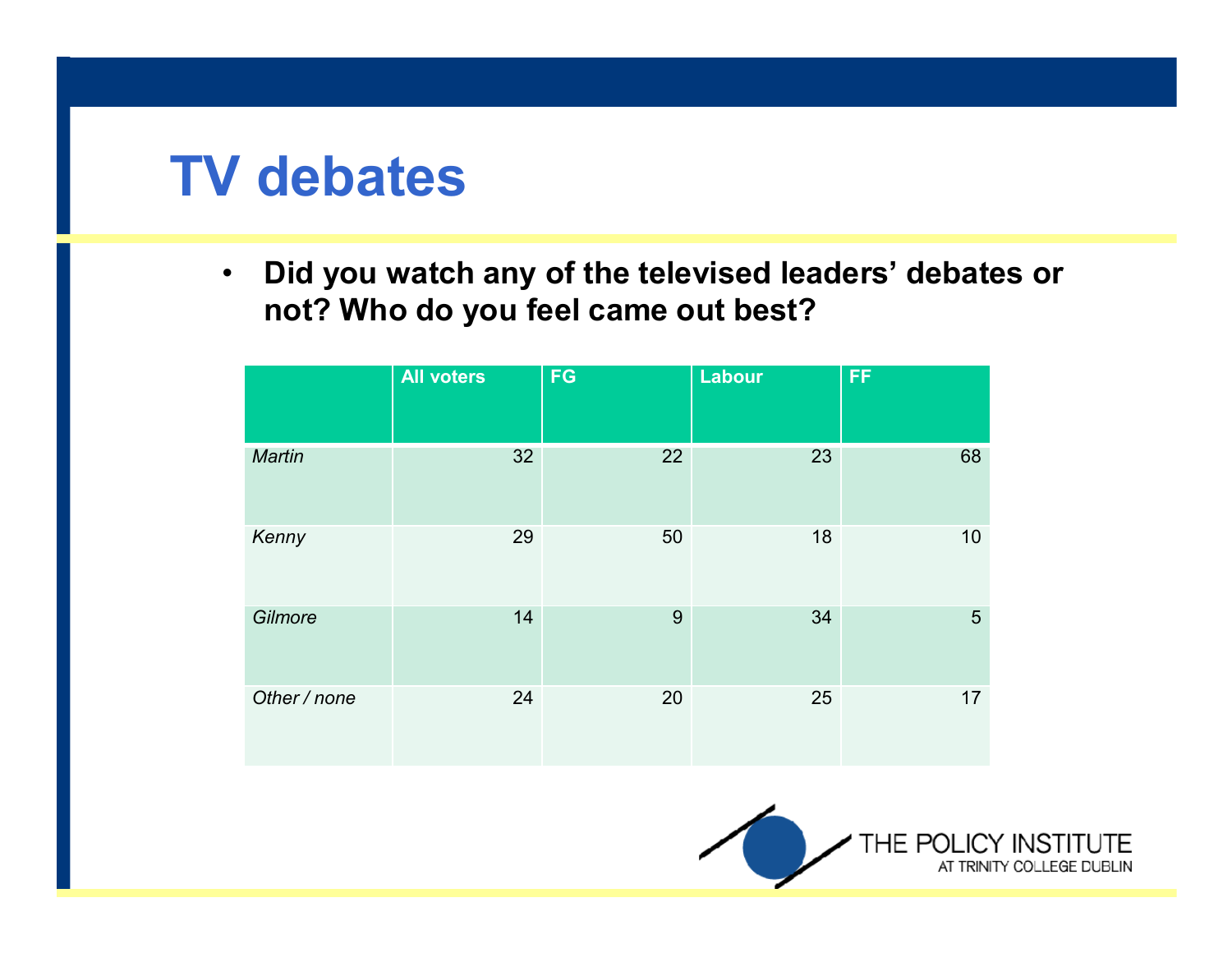# **Tax vs spend – by class**

• **In order to reduce the budget deficit, do you think the incoming government should concentrate on (a) reducing spending on health, social services etc and not increasing taxes, or (b) increasing taxes and maintaining spending on health, social services etc?**

| <b>Social class</b> | <b>Increase taxes</b> | <b>Reduce spending</b>                            |
|---------------------|-----------------------|---------------------------------------------------|
| All                 | 41                    | 43                                                |
| AB                  | 33                    | 52                                                |
| C <sub>1</sub>      | 41                    | 44                                                |
| C <sub>2</sub>      | 41                    | 42                                                |
| $\boldsymbol{D}$    | 48                    | 33                                                |
| $\boldsymbol{E}$    | 49                    | 38                                                |
| Farmers             | 39                    | 45                                                |
|                     |                       | THE POLICY INSTITUTE<br>AT TRINITY COLLEGE DUBLIN |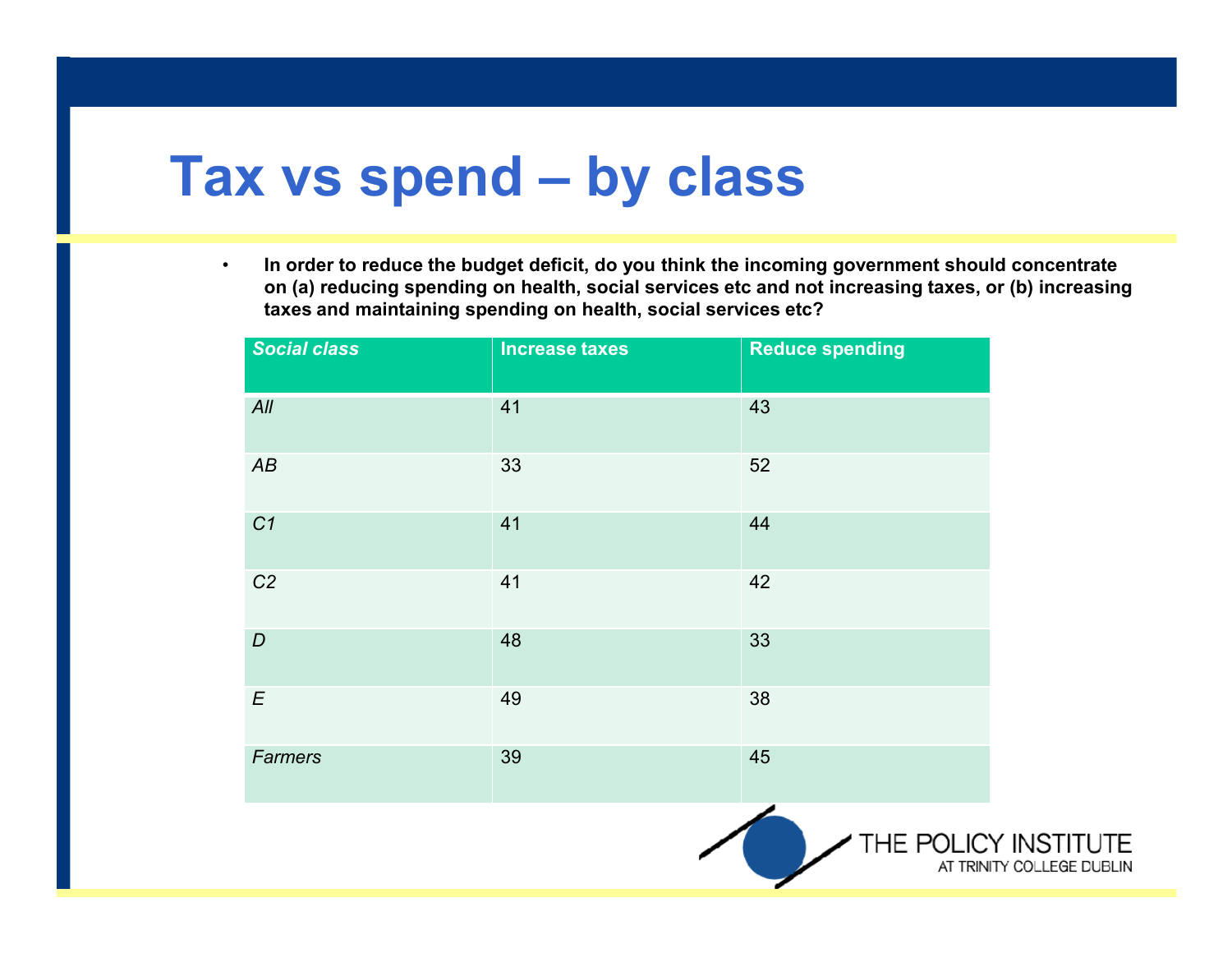# **Tax vs spend – by party**

• **In order to reduce the budget deficit, do you think the incoming government should concentrate on (a) reducing spending on health, social services etc and not increasing taxes, or (b) increasing taxes and maintaining spending on health, social services etc?**

| <b>Party vote</b> | <b>Increase taxes</b> | <b>Reduce spending</b> |
|-------------------|-----------------------|------------------------|
| All               | 41                    | 43                     |
| FF                | 45                    | 38                     |
| ${\mathcal F} G$  | 35                    | 51                     |
| Labour            | 44                    | 39                     |
| SF                | 40                    | 39                     |
| Green             | 49                    | 39                     |
| Other / Ind       | 45                    | 36                     |

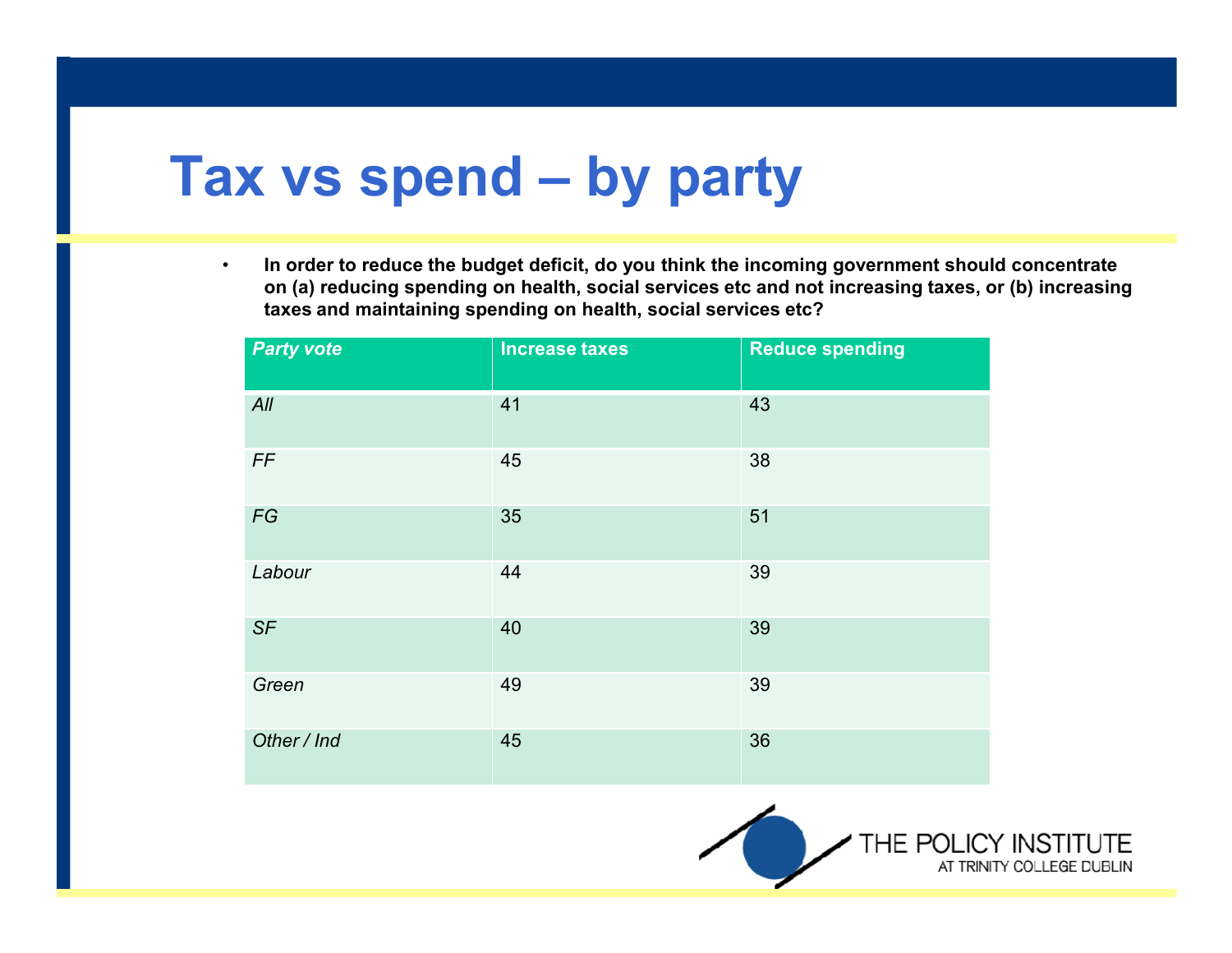## **Political reform 1**

- •Structure or agency?
	- •the fault of the political system?
	- •or of specific political actors?

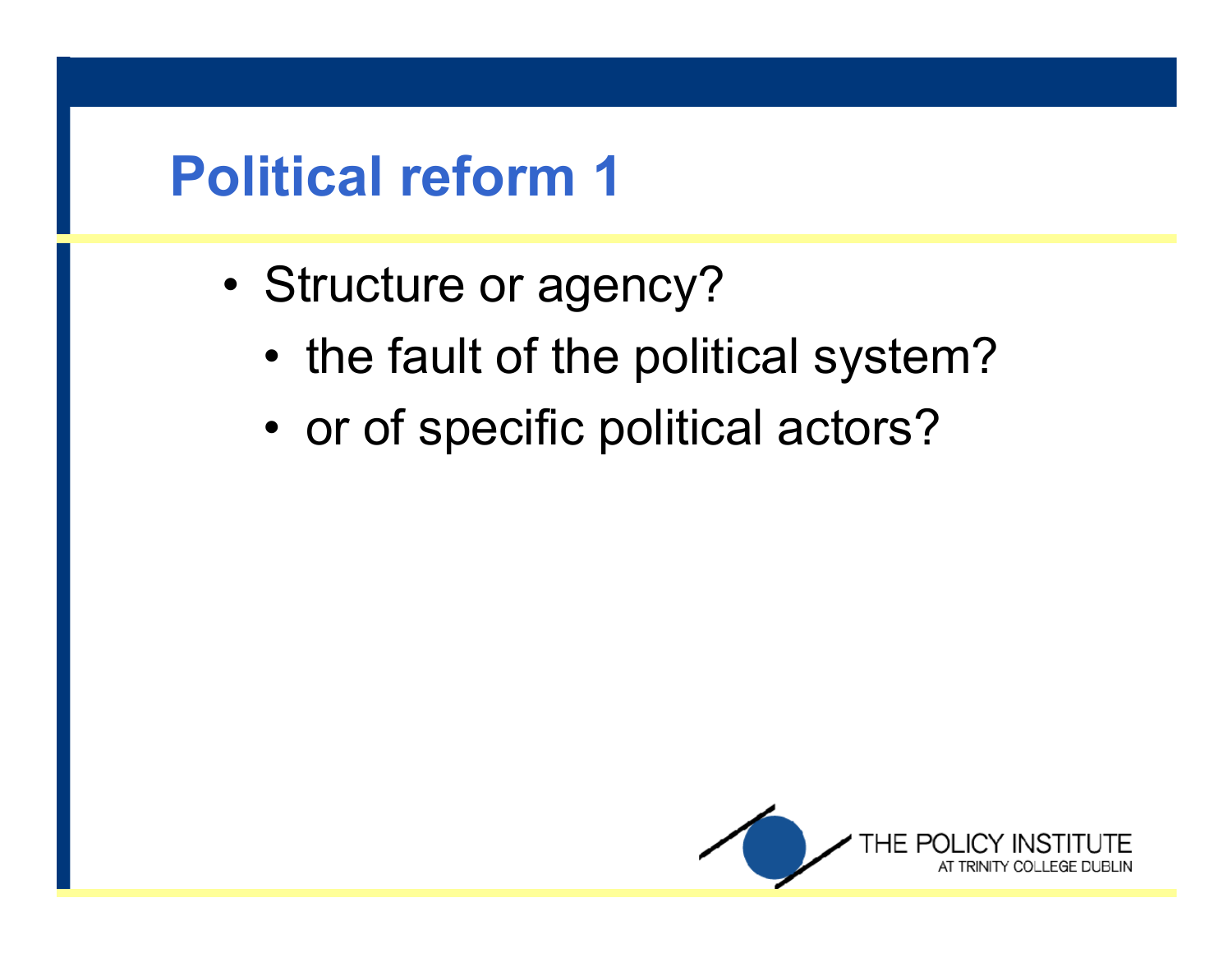# **Political reform 2**

- •10 pages of undertakings
- •eg abolish Seanad
- redress imbalance between government and Dáil
- •score: 68.4 out of 100
- opposition zeal to be maintained in government?